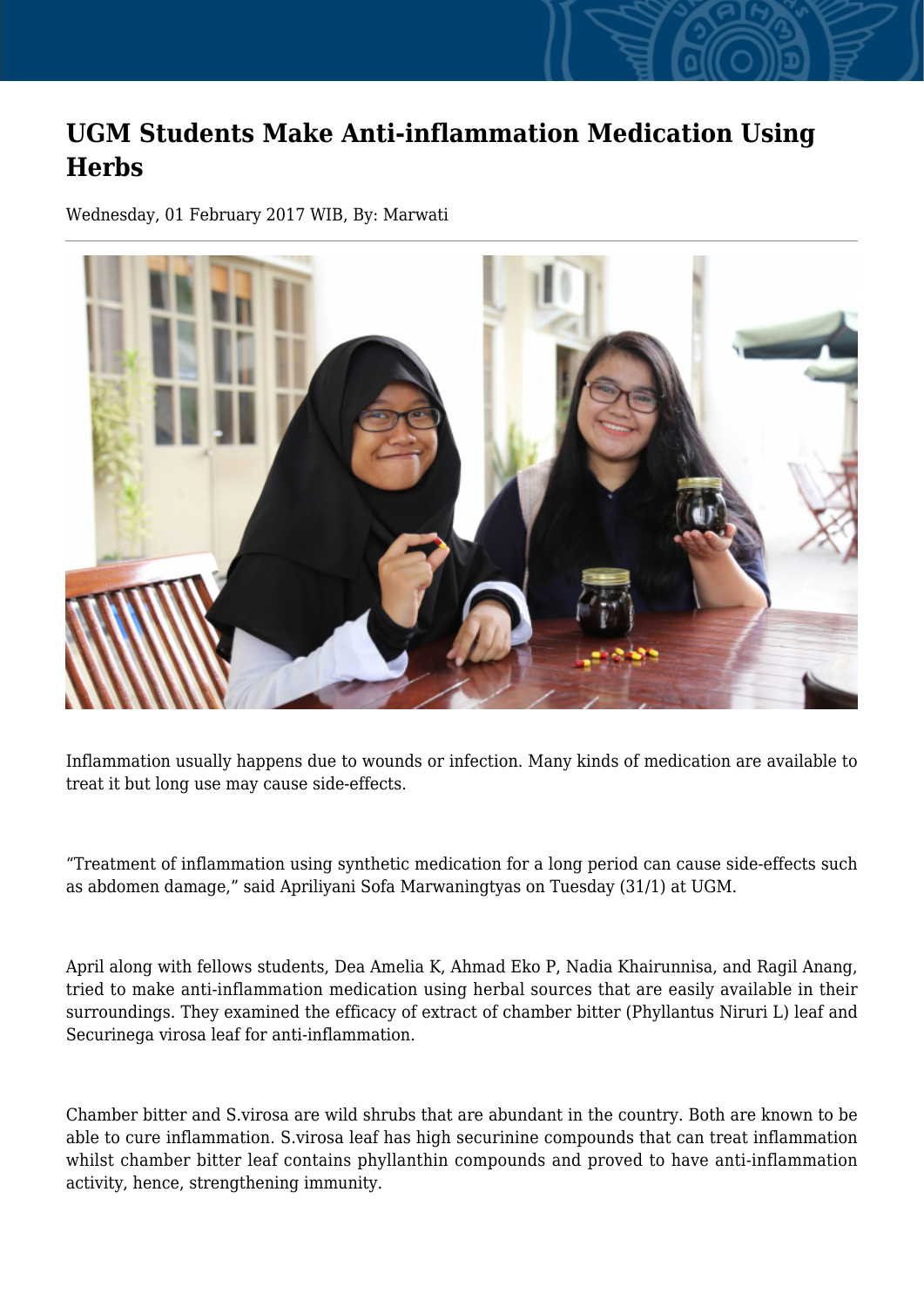"The extract of chamber bitter and S.virosa leaves can treat inflammation. But we have specifically aim this drug for inflammation due to chronic diseases such as cancer, transplantation, and autoimmunity," she explained.

April revealed the work was sparked by the incidence when she experienced inflammation in her foot. She came to a local traditional masseuse to treat the pain. After being massaged, the foot was covered with mashed leaves and the inflamed part soothed quickly.

"The inflammation recovers in just one day," she said.

They later made research by extracting the two leaves. The extract was then tested on mice that have been induced with inflammation compounds in the legs. The legs of the mice were injected with the extract per oral for 14 days with 30 mice are divided into 6 control groups, including using chemical drugs as comparison.

"The inflamed legs of the mice that were treated with the extract of chamber bitter and S.virosa returned to normal significantly," Nadia added.

Nadia explained the optimal result was gained with the anti-inflammation drug on the composition of 24 miligram of S. virosa and 6.25 miligram of chamber bitter. In vivo test was done on the mice, also in silico from January-Agustus 2016 to know the mechanism of both leaves to inhibit inflammation. It showed that securinine and phyllantin compounds can inhibit enxim cox-2 that causes inflammation.

The research on chamber bitter and S.virosa leaves simultaneously for anti-inflammation, said Nadia, was the first being done in the world. Previous research was on either chamber bitter or S.virosa, not the combination of both.

The anti-inflammation named as Nutrasetikal Imer Meniran or Nu Imran, is expected to be an alternative to anti-inflammation. The students will do further research to make the medication can be of use to society.

## **Related News**

<sup>•</sup> [Cacao Peel Can Prevent Mastitis in Dairy Cows](http://ugm.ac.id/www.ugm.ac.id//en/news/16643-ugm-students-make-gingivitis-nano-spray-medication-from-spurges)